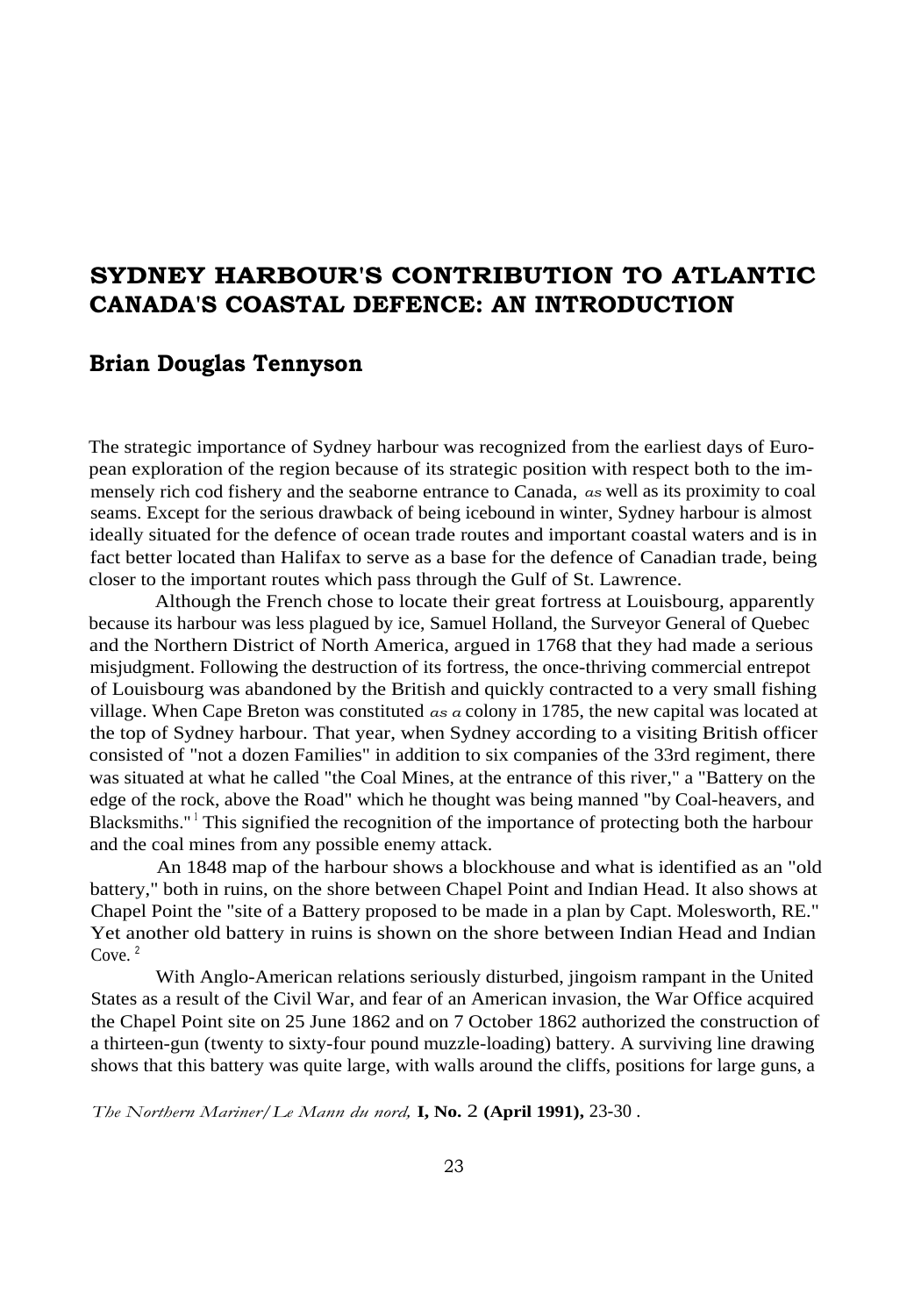magazine, and a building to house the garrison.<sup>3</sup> The stone work for this battery came from Scotland and the blockhouse was built of brick. There is nothing remaining of this battery today. Apparently all the stone and brick were later carted away and the granite was used in the foundation of a church at Sydney Mines. The guns were also removed. A 1927 report stated that nothing remained on the site except traces of the battery parapet. It also observed that there were burial stones on the site, which it claimed had been destroyed by people using the place as a picnic ground. Finally, the report warned that the property was being rapidly diminished by erosion so that the line of the cliff was then within ten feet of the line of the parapet. <sup>4</sup> This may at least partially explain why there are no visible remains of the 1862 battery today.



Figure 1: Chapel Battery, Sydney, N.S. View of both guns showing twin four-inch barrels.

*Source:* Department of National Defence.

Prior to 1914 a plan was prepared by the Militia Department for the defence of cable stations, cable landing places and wireless stations at Canso, North Sydney, Glace Bay and Louisbourg. Accordingly, with the outbreak of war imminent, on 31 July 1914 detachments of the Royal Canadian Regiment and two artillery guns on travelling carriages were sent to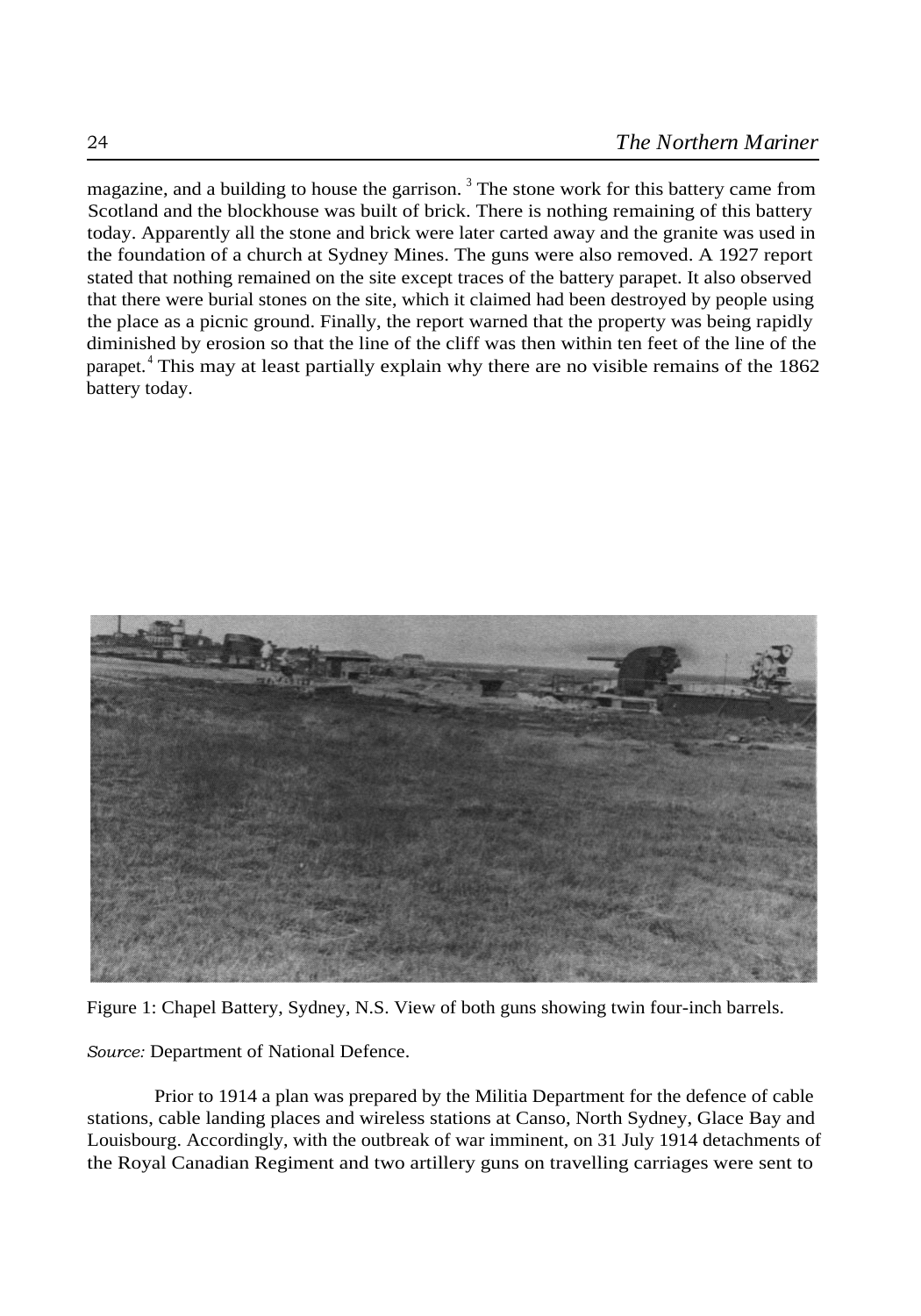Glace Bay, Sydney Mines and Canso.<sup>5</sup> These guns were withdrawn in September 1915, however, and Sydney harbour was apparently left without artillery defence for about a year.'

In February 1917 Germany initiated unrestricted submarine warfare and in April no fewer than 169 British merchant ships totalling 545,282gross tons were sunk by enemy action.' Consequently, the convoy system was adopted and the first convoy from Canada left Sydney on 10 July 1917. By the spring of 1918, because very large numbers of American troops were being transported to Europe, New York became the major departure port with the Sydney and Halifax convoys joined the larger fleet at sea.8

When Sydney was selected *as a* convoy assembly port in June 1917, its defences increased in importance. There was also agitation to have the defences of Sydney harbour improved because of the importance and vulnerability of the steel plant and the coal mines. By the end of the war, therefore, the fixed defences at Sydney consisted of two six-inch guns in concrete emplacements at Low Point and Table Head, and two 4.7" guns each (one on garrison mounting, the other on a specially constructed pedestal) at Cranberry Head and Petrie Point.°

In the summer of 1917 the government created a fleet of coastal patrol ships to deal with the growing submarine threat off the coast and in the Gulf of St. Lawrence.10 The headquarters of these patrols and the main base for most of the vessels was at Sydney because of the availability of coal and the port's proximity to the Gulf. By the end of the war there were nearly two thousand officers and ratings serving in more than one hundred vessels. This improvised organization was never called upon, however, to deal with any sustained or serious attack by German submarines.'

In the summer of 1918 the east coast patrols were supplemented by air patrols based at North Sydney and Halifax. On 5 June 1918 the government authorized the construction of these air bases at an estimated cost of \$2,189,600 for the first year. Sydney and Halifax were each assigned six flying boats, three dirigibles and four kite balloons. Because the Canadian government lacked the necessary equipment and the British could not supply it, the U.S. Naval Reserve Flying Corps provided both the men and the equipment. <sup>12</sup> It might be noted that they remained under American control while operating on Canadian soil.

The base at North Sydney was located at Kelley's Beach on the western boundary of the town and was served by a main road, a railway siding, and an electric railway, and facilities were built to accommodate four hundred men. The plan was to provide air escort through the approaches to the port for all convoys, both inward and outward, to reserve one plane for emergency anti-submarine missions, and to do *as* much patrolling as possible.° Practices in spotting for harbour defence guns were also carried out. During the week preceding 13 October 1918, for example, a convoy leaving Sydney was given air protection for a distance of about sixty miles by four planes working in relays.14

With the end of the war, the naval and air bases closed and the harbour defence guns were dismantled and removed in 1919. The leases on the land on which the guns at Table Head and Low Point were erected were allowed to lapse and the buildings on leased land were sold. The land on which the Cranberry Head and Petrie Point batteries were erected, which was the property of the Militia Department, was however retained.15

Sydney harbour's role in World War II was much greater than it had been in World War I. This was because the Battle of the Atlantic was so critical to the outcome of the war. More than six thousand merchant ships were sunk during the war, taking with them more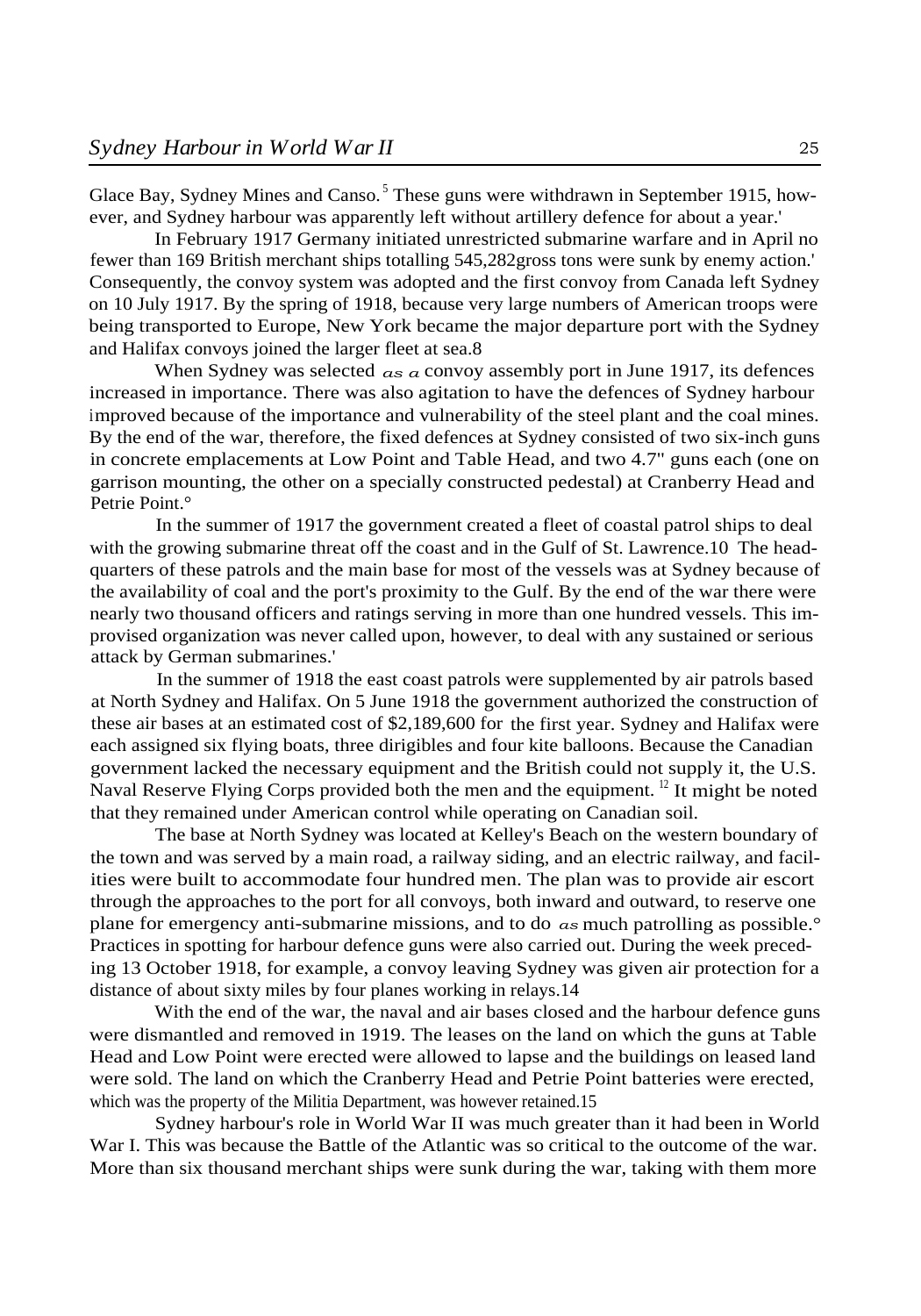than forty thousand merchant seamen. Thousands more sailors in the naval craft escorting them also perished. So too did some twenty-eight thousand German sailors who went down in the 758 U-boats or submarines sunk during the war.'

Canada played a vital role in the Battle of the Atlantic. In the last two years of the war Canada took over responsibility for all north Atlantic convoy operations, and from June 1944 until the end of the war Canadian warships provided the entire close escort for all transatlantic convoys, *as* well as a large proportion of the support groups. James Lamb has concluded that it was in the Battle of the Atlantic that Canada achieved "its finest hour."'

By war's end the Royal Canadian Navy was the third largest navy *in* the world after those of the United States and Great Britain, with a fleet of 378 warships and four hundred auxiliaries, <sup>1</sup>8 and it was the most highly specialized antisubmarine force in the world. Canadian warships had escorted 25,343 merchantmen carrying 180 million tons of cargo safely to their destinations, had destroyed twenty-three U-boats, captured twenty-four, and assisted in the killing of many more. This had been achieved at the cost of 1,981 lives in the twenty-four ships that went down.19

Although this tremendous maritime conflict raged throughout the north Atlantic, nowhere was it fought more bitterly or under more trying conditions than in Canadian waters. It was here that Allied shipping was concentrated and it was from Halifax and Sydney that all Canadian convoys sailed.

The outbreak of war had an immediate and dramatic impact on the communities surrounding Sydney harbour. As early as September 1939 Air Raid Precautions Committees were in place to provide protection against possible attacks, and blackouts were being practised, with warning sirens and bells.<sup>20</sup> Sydney Mines staged the first daytime air raid test in November 1939. All pedestrians and vehicles were required to clear the streets!' Some local people of German and Italian background were detained and "subsequently shipped to a concentration camp in Eastern Canada. "<sup>22</sup> Photographs of the waterfront areas were forbidden. That the blackout regulations should be taken seriously was indicated in June 1942 when a Charlotte Street restaurant operator and a private citizen were fined \$50 each for violations.24 With the growth of shipping and sinkings, the Sydney harbour communities grew accustomed not only to the large numbers of merchant seamen and RCN sailors but to the landing of survivors from sinkings.

Sydney harbour played an important role in World War II in two ways. First, it served *as a* convoy gathering point for supplies being shipped to the United Kingdom. Second, it developed into a major naval base from which warships sailed to protect convoys and to hunt submarines. Thousands of men passed through the area, serving in the merchant marine and the navy. The industrial area that clustered around Sydney harbour was important, too, because the mines produced so much of the coal that was vital to the war effort, and Sydney produced one-third of the nation's steel. Because of these activities the harbour was ringed with fortifications.

The fast convoys--eight knots or better--sailed from Halifax and the slow convoys from Sydney. It needs to be recalled that German U-boats were operating well within Canadian waters. On 5 November 1941 the Naval Services Minister, Angus L. Macdonald, stated publicly for the first time that German submarines were operating within sight of the Newfoundland coast. <sup>25</sup> In May 1942 he announced the first enemy naval action in Canadian inland waters with the sinking of a freighter in the St. Lawrence River.  $^{26}$  In the fall of 1942, the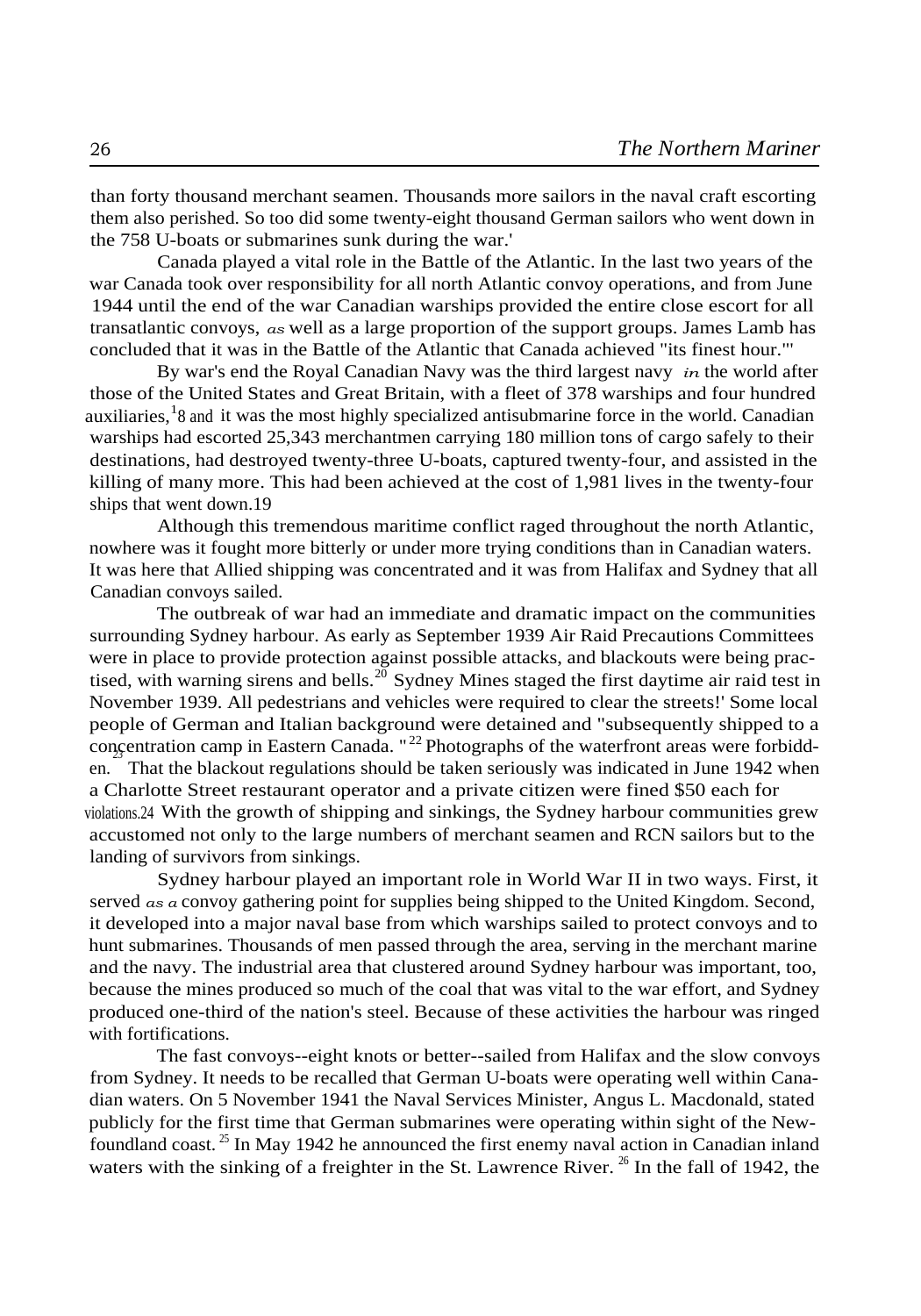Germans actually established a permanent weather station just a few miles north of Goose Bay, Labrador, where a major air base was being built. In December 1944 a merchant vessel and a naval ship were torpedoed in the Halifax approaches while a convoy was being formed. And at some point in the war HMCS *Georgian* allegedly sank a U-boat right in the approaches to Sydney harbour.

The fall of 1942 was the worst period of the war in the Gulf. In September the corvette HMCS *Charlottetown was* sunk in the St. Lawrence. In October *U-105* sank a British freighter in broad daylight just twelve miles southeast of St. Paul Island; its crew was rescued and taken into Sydney. Three days later, on 14 October, the *Caribou was* torpedoed by *U-69.* The *Caribou* sailed daily between North Sydney and Port-aux-Basques and was the largest and fastest ship on the Newfoundland ferry service. When it went down, 136 people perished, including thirty-one of the forty-six man crew.

Lamb claims that the sinking of the *Caribou* had a profound impact on the attitude of Canadians towards the naval war. Its nearness to Canadian shores and the horror of the unprovoked and seemingly unnecessary loss of so many lives brought the reality of the war home to people throughout the country.<sup>27</sup> The impact on the communities surrounding Sydney harbour was, needless to say, especially profound.

Because of the seriousness of the submarine threat, all shipping was organized into convoys to ease the burden of naval protection. The first convoy sailed from Sydney on 31 July 1940.28 The first Canadian coastal convoy was inaugurated between St. John's and Sydney on 28 February 1941.<sup>29</sup> From July to November 1942 Sydney was also the assembly point for convoys carrying supplies to American forces in Greenland.<sup>30</sup> The impact of this activity on the Sydney harbour communities was profound because of the large numbers of men coming and going, and the heavy losses being incurred. Convoy SC 94, sailing on 31 July 1942, for example, lost more than one-third of its ships.

The use of Sydney *as a* convoy assembly port immediately increased the tempo of life at the naval base. During August 1940 the harbour contained at one time as many *as* ninetytwo ships. In September 1941, 416 ships totalling 1.7 million gross tons entered the harbour, the greatest recorded in any month throughout the war.31

Sydney ceased to be the main convoy assembly port for slow convoys in the summer of 1942. Slow convoys were moved first to Halifax, then to New York, and then back to Halifax, but they did not return to Sydney. By that time the full effect of American participation in the war was beginning to be felt. In September 1942 New York became the point of departure for both fast and slow convoys. Subsidiary convoys, however, continued to assemble at Halifax and Sydney, joining the main convoys at sea.'

In January 1939 a secret memorandum dealing with naval rearmament recommended that in addition to the naval base at Halifax a subsidiary base should be developed at Sydney.33 Approved in 1940, this base supported the naval group called the Sydney Force, which operated out of Sydney escorting convoys. The Sydney Force comprised approximately twenty-two British and Canadian warships throughout the war, including the corvette *Louisburg.*

In May 1940, the naval staff in Sydney numbered 120 officers, ratings and civilians operating out of the old *Post-Record* newspaper building. By July the complement had grown to 253 and working conditions became very cramped.  $34$  In October it was decided to establish a base at Point Edward, across the harbour, and plans were drawn up during 1941 for a base with facilities to repair and maintain Allied warships, for handling victualling, naval and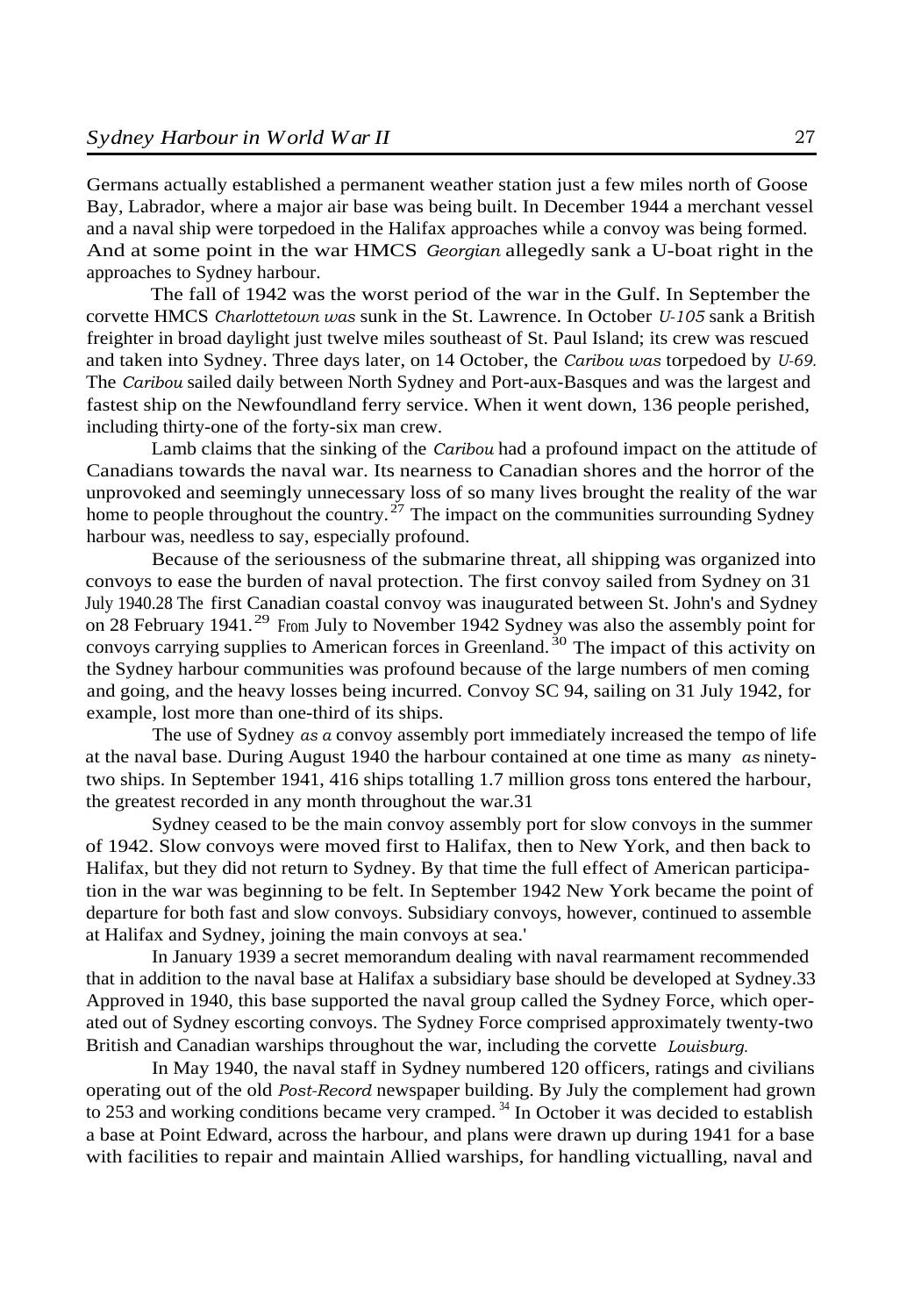armament stores and fuel, for the operation of harbour defences, for maintenance of communications with ships and other establishments, and for the accommodation and training of personnel. The base was planned to accommodate 476 persons and to cost about \$3 million.35



Figure 2: Battery Observation Post, Chapel Battery, Sydney, N.S.

*Source:* Department of National Defence.

The submarine offensive which took place in 1942 made Sydney the country's second most important base on the east coast and it was recognized that in a crisis all essential naval operations might have to be carried out from there. Halifax, the navy's main east coast base, was already seriously congested and the restricted area within which it was located did not afford any opportunity to plan new construction in such a way *as* to reduce the danger from air attack. The base could easily have been put out of action by a few well directed bombs and by 1942 the rapid development of the capabilities of aircraft had made such an attack possible.36 Accordingly, Point Edward was further developed, at a total estimated cost, including existing development, of \$10.9 million.37 By the summer of 1945 there were 2,327 personnel based in Sydney, compared to 16,887 men at Halifax and 3,041 men at St. John's."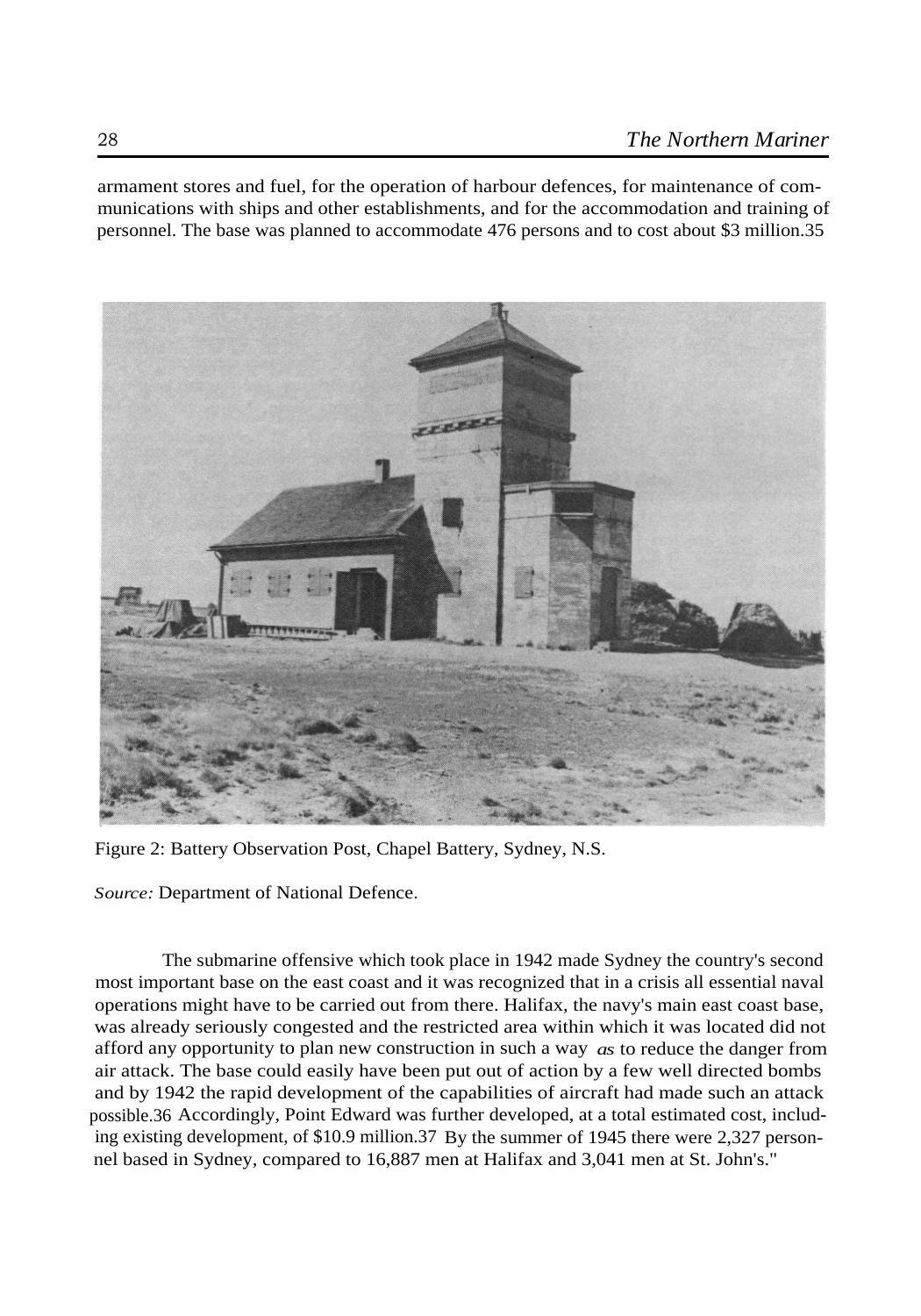In view of all this naval activity it is hardly surprising that the Canadian government invested large amounts of money in building a network of fortifications surrounding Sydney harbour. Lingan Battery was constructed in 1940 by J.P. Porter and Sons at a cost of approximately \$200,000 (including land and services). Petrie Battery was built by E.G.M. Cape and Company in 1939-40 at a cost of \$105,000.Stubberts and South Bar Batteries were built in 1942 by M.R. Chappell, a local company, at a cost of \$112,000.The Fire Command Post at Kilkenny was built in 1951-2 by M.R. Chappell for \$97,000, plus another \$10,000 for later work. Chapel Point was built by E.G.M. Cape in 1940 at a cost of \$150,000, and Oxford Battery was built in 1943 by E.G.M. Cape at a cost of \$1.2 million.39

Anti-submarine nets were installed in July 1940. The work was done under private contract and the nets were supplemented by extensive rock and gravel fills extending toward the shore from either end. The next year anti-torpedo nets were laid directly behind and parallel to the anti-submarine nets in order to give complete protection to the port, which by that time had become an important convoy assembly point.40

These fortifications were intended to protect the mines, the steel plant, the naval ships resting at the Point Edward naval base and, of course, the ships gathering into convoys. Eight fortifications were built, ranging from Glace Bay around the harbour to Alder Point and their guns had a range of up to twenty-one miles. Hundreds of men served in these installations, and the last--Fort Petrie at New Victoria--did not officially close until 1956.

Sydney harbour has played a significant, though generally forgotten, role in the coastal defences of Atlantic Canada for many years. Because of the low priority given to defence expenditures by successive Canadian governments since the Second World War, despite the emphasis placed on developing a powerful submarine force by the Soviet Union throughout the Cold War years, coastal defence facilities were particularly ignored. Thus, the fortifications ringing Sydney harbour were stripped and allowed to deteriorate, to the point where they now are in ruins and constitute a growing danger to anyone trespassing on the sites, sad though somewhat romantic reminders of a more heroic past. Happily, however, a group of local citizens has been formed with a view to preserving and restoring at least one of them, the Chapel Point site in Sydney Mines, in an effort to remind people of Sydney harbour's important contribution to our naval and military history.

Like the Fortress of Louisbourg, these sites speak not only of Cape Breton's local history but of its strategic role in guarding the Gulf entrance to Canada and particularly its essential contribution to the two greatest conflicts in the history of mankind Like Louisbourg, they remind us that great global struggles can and have come very close to home. Unlike Louisbourg, they remind us of a conflict, World War II, that may seem more relevant both because of the issues at stake and because so many who participated in it are still with us.

## **NOTES**

• Brian Douglas Tennyson is Professor of History and Director of the Centre for International Studies at the University College of Cape Breton in Sydney, Nova Scotia. His most recent publication is *Canada and the Caribbean Aspects of a Relationship* (1991).

1. C. Bruce Fergusson (ed.), *Uniacke's Sketches of Cape Breton and Other Papers* (Halifax, 1958),

reprinted in Brian Douglas Tennyson (ed.), *Impressions of Cape Breton* (Sydney, 1986), 56.

2. Public Archives of Nova Scotia (hereafter PANS), Map Collection, REO S.4, Edward Walker, "Sketch of the Harbour of Sydney," 30 November 1848.